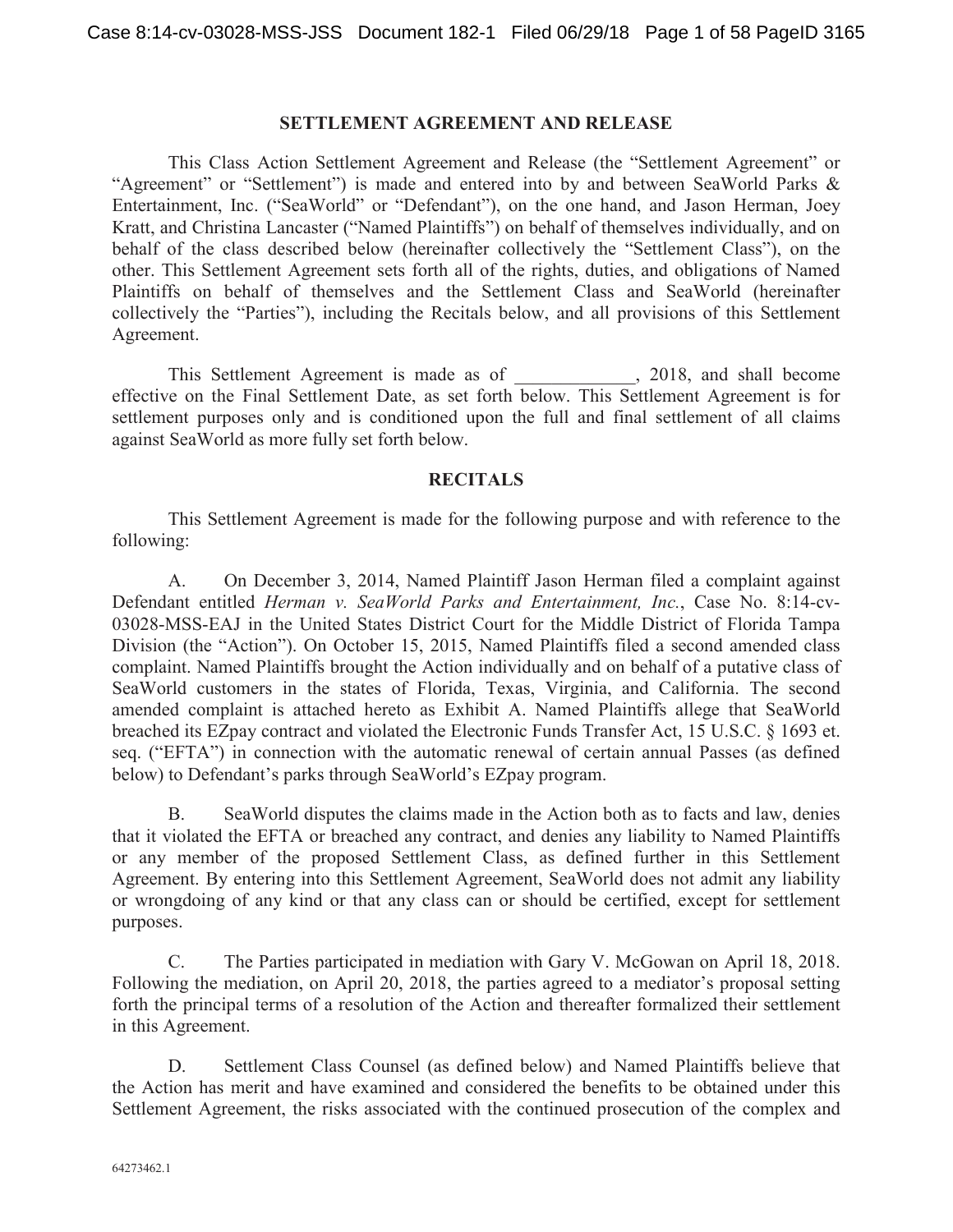potentially time-consuming litigation, and the likelihood of maintaining class certification and success on the merits. Settlement Class Counsel has fully investigated the facts and law relevant to the Action, and have conducted extensive discovery. Settlement Class Counsel and Named Plaintiffs have concluded that the settlement set forth in this Settlement Agreement is fair, adequate, reasonable, and in the best interests of the Settlement Class Members.

E. The Parties enter into this Settlement Agreement to avoid the further expense in time and resources of protracted litigation and to avoid the risks inherent in litigation. The Parties desire to settle the Action in its entirety with respect to all claims alleged in the second amended class complaint, or that could have been alleged in the second amended class complaint, and/or arising from or related to Settlement Class Members' purchases of Passes through SeaWorld's EZpay program during the Settlement Class Period (as defined below). The Parties intend for this Settlement Agreement to bind the Parties and all Settlement Class Members who do not opt out of the Settlement Class (as defined below).

**NOW, THEREFORE,** in light of the foregoing, in consideration of the terms and conditions set forth herein, which the Parties acknowledge are good and valuable consideration for this Settlement Agreement, the Parties hereby agree and stipulate, by and through their respective counsel, subject to approval by the Court, as follows:

#### **AGREEMENT**

## **1. DEFINITIONS.**

The following section defines terms not previously defined above. Some definitions use terms that are defined later in this section.

- **1.1** The term "**Applicable Statute of Limitations Period**" shall mean one year Passes that were purchased during the following time periods: December 3, 2008 to December 3, 2014 for Virginia customers; December 3, 2009 to December 3, 2014 for California customers; December 3, 2008 to December 3, 2014 for Florida customers; and December 3, 2009 to December 3, 2014 for Texas customers.
- **1.2** The term "**Court**" means the United States District Court for the Middle District of Florida Tampa Division.
- **1.3** The "**EFTA Settlement Amount**" means \$500,000 to be distributed pro rata to the EFTA subclass members.
- **1.4** The term "**EFTA Subclass**" means all members of the Settlement Class who used a debit card to fund their EZpay contract and were charged any additional monthly payments for renewal of a pass after December 13, 2013.
- **1.5** The term "**Fairness Hearing**" means the hearing at which the Court decides whether to approve this Settlement Agreement as a fair, reasonable, and adequate settlement.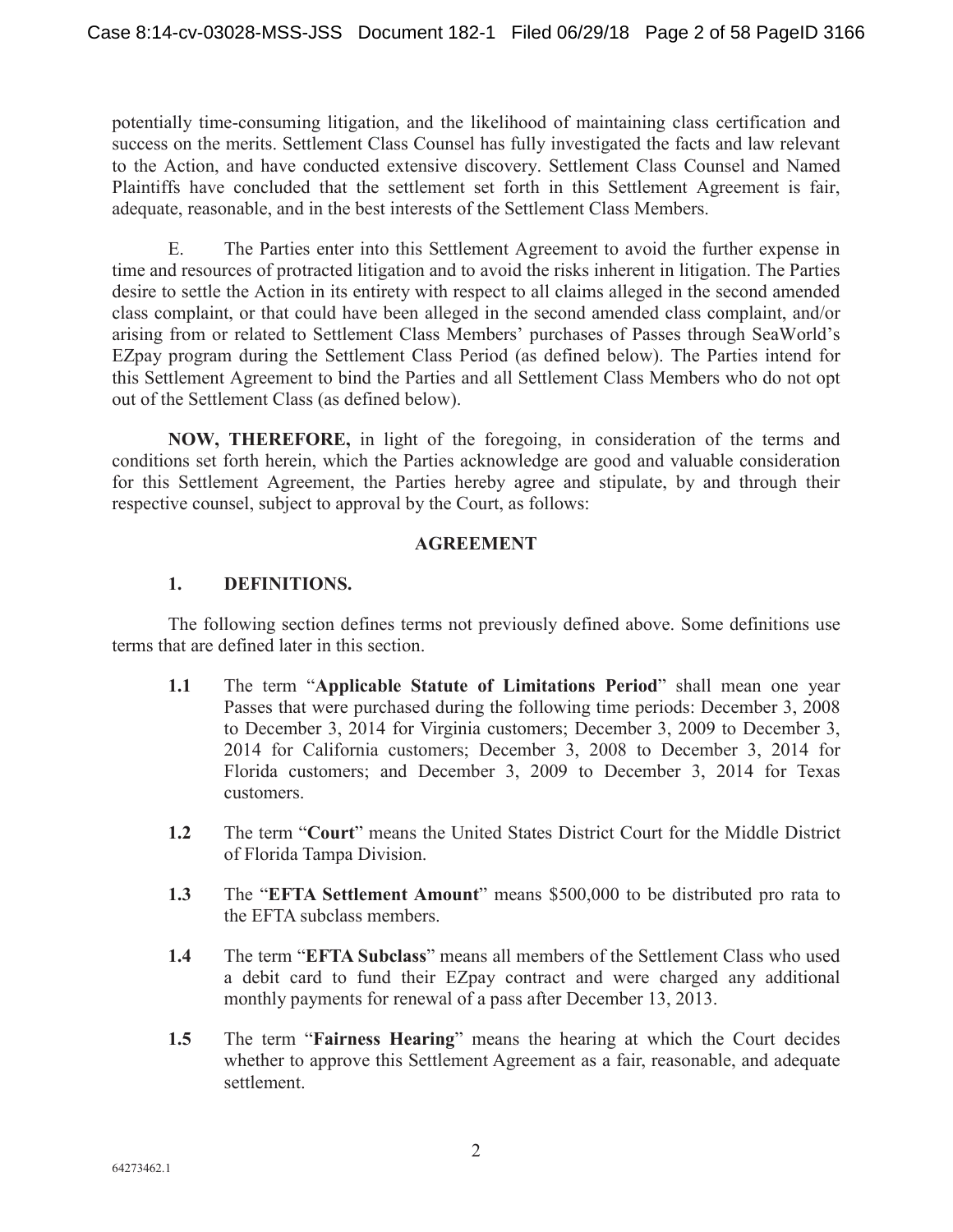- **1.6** The term "**Final Order and Approval**" or "Final Approval Order" means an order approving the settlement of this Action as set forth in this Settlement Agreement. As described in more detail below, Named Plaintiffs, through Settlement Class Counsel, shall submit a motion for final approval of the Settlement Agreement at the Fairness Hearing and shall include a proposed Final Order and Approval that is materially identical to the form attached as Exhibit D.
- **1.7** The term "**Final Settlement Date**" shall mean the earliest of the following: (1) thirty-five (35) days after the entry of the Final Order and Approval if objections are filed and overruled, notice of entry of the order has been served, and no appeal is taken from the Final Order and Approval; or (2) if a timely appeal or motion for reconsideration is filed, thirty-five (35) days after the date of the final resolution of that appeal or motion and any subsequent appeals or petitions for review or certiorari from the Final Order and Approval, provided such appeals or reviews affirm the Final Order and Approval.
- **1.8** The term "**Internet Posting**" or "**Settlement Website**" means a website set up by the Settlement Administrator for the purpose of providing the Settlement Class with notice of the proposed settlement.
- **1.9** The term "**Notice**" means the legal notice of the proposed settlement terms, as approved by Settlement Class Counsel, Defendant's Counsel, and the Court, to be posted to the Settlement Website pursuant to Section 3.2(b) and mailed to the Settlement Class Members pursuant to Section 3.2(c). The Notice submitted to the Court for preliminary approval must be materially identical to the form attached as Exhibit C.
- **1.10** The "**Net Settlement Amount**" is the gross Settlement Amount of \$11,500,000 less the EFTA Settlement Amount less any Court-approved service award to Named Plaintiffs and any Court-approved Settlement Class Counsel's fees and costs as provided by this Agreement.
- **1.11** The term "**Option Form"** means the form that will be mailed to each Settlement Class Member providing options for participating in the Settlement as described in Section 3.2(e). The Option Form must be materially identical to the Form attached as Exhibit E.
- **1.12** The term "**Option Date"** means the date the Option Form is sent to Settlement Class Members as described in Section 3.2(e).
- **1.13** The term **"Option Deadline"** means the date by which a Settlement Class Member must return the Option Form if the Settlement Class member wishes to make a selection from the options set forth in the Option Form, as described in Section 3.2(e) and (f).
- **1.14** The term "**Pass**" means a one-year pass to a SeaWorld park purchased by an individual who is a member of the Settlement Class.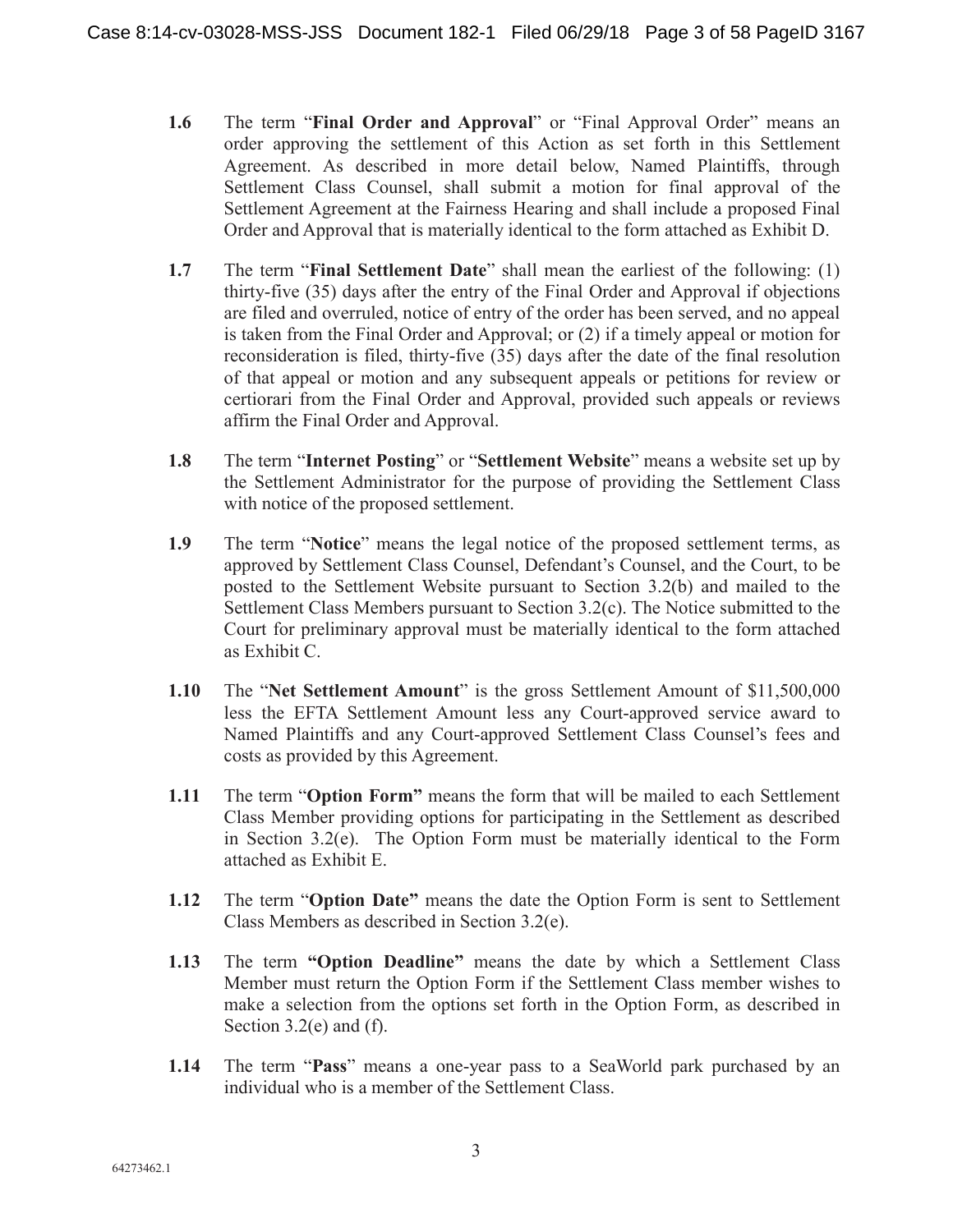- **1.15** The term "**Preliminary Approval Order"** means a proposed order preliminarily approving the settlement of this Action. This order proposed to the Court must be materially identical to the form attached as Exhibit B.
- **1.16** The terms "**SeaWorld's Counsel**" and "**Defendant's Counsel**" mean the law firm of Polsinelli.
- **1.17** The term "**Settlement Administrator**" means Dahl Administration LLC and any successors to that entity that SeaWorld may subsequently designate, with notice to and consent from Named Plaintiffs, through Settlement Class Counsel (whose consent will not be unreasonably delayed or withheld), to administer the claims process provided for in the Settlement Agreement. By accepting the role of Settlement Administrator, the Settlement Administrator agrees to be bound by the terms of this Settlement Agreement.
- **1.18** The term "**Settlement Class**" shall mean all natural persons who purchased a oneyear pass through SeaWorld's "EZ Pay" program to one of SeaWorld's theme parks located in the states of Florida, Texas, Virginia, or California; who were residents of the state where the park is located at the time of purchase; who purchased the pass within the Applicable Statute of Limitations Period for the respective states (as defined herein); who paid for their one-year pass in less than 12 months; and who were charged any additional monthly payments for renewal of the pass after the one-year pass was paid in full. Excluded from the Settlement Class are (a) all persons who received full refunds from SeaWorld after being charged any monthly payments for renewal of the pass after the one year pass was paid in full; (b) all persons who used their pass after the initial one-year term; (c) managers, directors, and employees of SeaWorld and members of their immediate families; (d) all agents of SeaWorld; (e) legal counsel for Plaintiffs or SeaWorld and members of their immediate families; (f) all judges assigned to hear any aspect of this litigation as well as their immediate family members; and (g) any class members in the matter of *Gargir v. SeaWorld Parks & Entertainment, Inc.,* No 37-2015-00008175-CU-MC-CTL, in the California Superior Court, San Diego County (the Gargir Action) who have released and discharged SeaWorld of any claims they may have in this case as a result of a class action settlement approved in the Gargir Action.
- **1.19** The term "**Settlement Class Counsel**" means the law firms of F & H Law Group, P.A. and Kynes, Markman & Felman, P.A.
- **1.20** "**Settlement Class Member**" refers to each individual in the Settlement Class.
- **1.21** The term "**Settlement Class Period**" means the time period from the beginning of the Applicable Statute of Limitations period to the date of the Final Approval Order.
- **1.22** The term "**Settlement Class Representatives**" or "**Representative Plaintiffs**" shall mean Named Plaintiffs.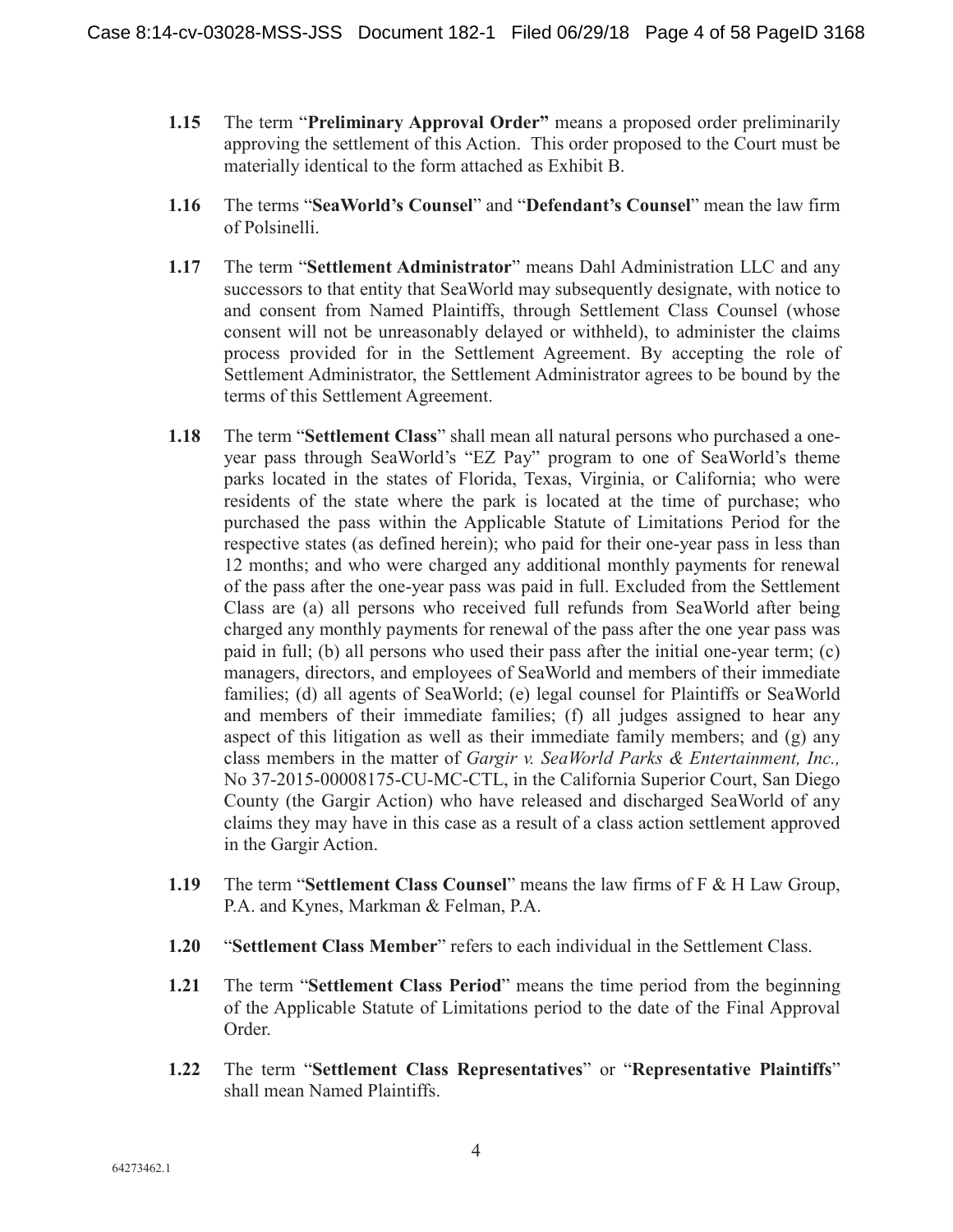#### **2. SETTLEMENT PAYMENTS AND PROCEDURES.**

- **2.1 Settlement Amount**. In consideration of the releases described below, SeaWorld agrees to fund a class action settlement in the total amount of \$11,500,000 (the "Settlement Amount") by paying the Settlement Amount into an Escrow Account (the "Common Fund"). The Settlement Amount described in this Section 2.1 shall be the maximum possible amount of any payment obligation by SeaWorld, and SeaWorld shall have no further obligation to make any other payments or provide any other benefits whatsoever except as specifically provided herein. Except as provided in this Settlement Agreement, all payments to be made to members of the Settlement Class, including payments to members of the EFTA Subclass, service award for the Settlement Class Representatives, and attorney's fees and costs to Settlement Class Counsel shall be paid out of the Settlement Amount.
- **2.2 Relief Provided to the EFTA Subclass.** The EFTA Settlement Amount will be divided among the EFTA Subclass Members *pro rata.* Pursuant to the procedures set forth in this Section 2.2 and Section 3, below, the Settlement Administrator will make a payment to each EFTA Subclass Member who does not opt out pursuant to Section 3.5. EFTA Subclass Members do not need to submit a claim to receive their *pro rata* share of the EFTA Settlement Amount.
- **2.3 Relief Provided to the Settlement Class.** The Net Settlement Amount (the \$11,500,000 Settlement Amount less the EFTA Settlement Amount less any award of attorneys' fees and costs and a service award to the Settlement Cass Representatives) will be divided among Settlement Class Members *pro rata* based on the number of Passes each class member purchased ("Per Pass Payment"). SeaWorld will determine the number of passes each class member purchased during the Applicable Statute of Limitations Period if reasonably possible. If not reasonably possible, it will be assumed that each class member purchased 1.75 passes. Pursuant to the procedures set forth in this Section 2.3 and Section 3, below, the Settlement Administrator will make a payment to each Settlement Class Member who does not opt out pursuant to Section 3.5. Settlement Class Members do not need to submit a claim to receive their *pro rata* share of the Net Settlement Amount.
	- (a) **Manner of Transmission of the Payment.** The Settlement Administrator shall mail a check to the most recent mailing address for the Settlement Class Member that is contained in SeaWorld's records.
	- (b) **Timing of Transmission of the Payment.** The Settlement Administrator shall mail a check to the Settlement Class Members at its earliest possible convenience, and in no event later than forty (40) calendar days after the Final Settlement Date.
	- (c) **Time to Cash Checks.** Settlement Class Members shall have ninety (90) calendar days from when the payments are first mailed to the Settlement Class Members within which to cash the payment check.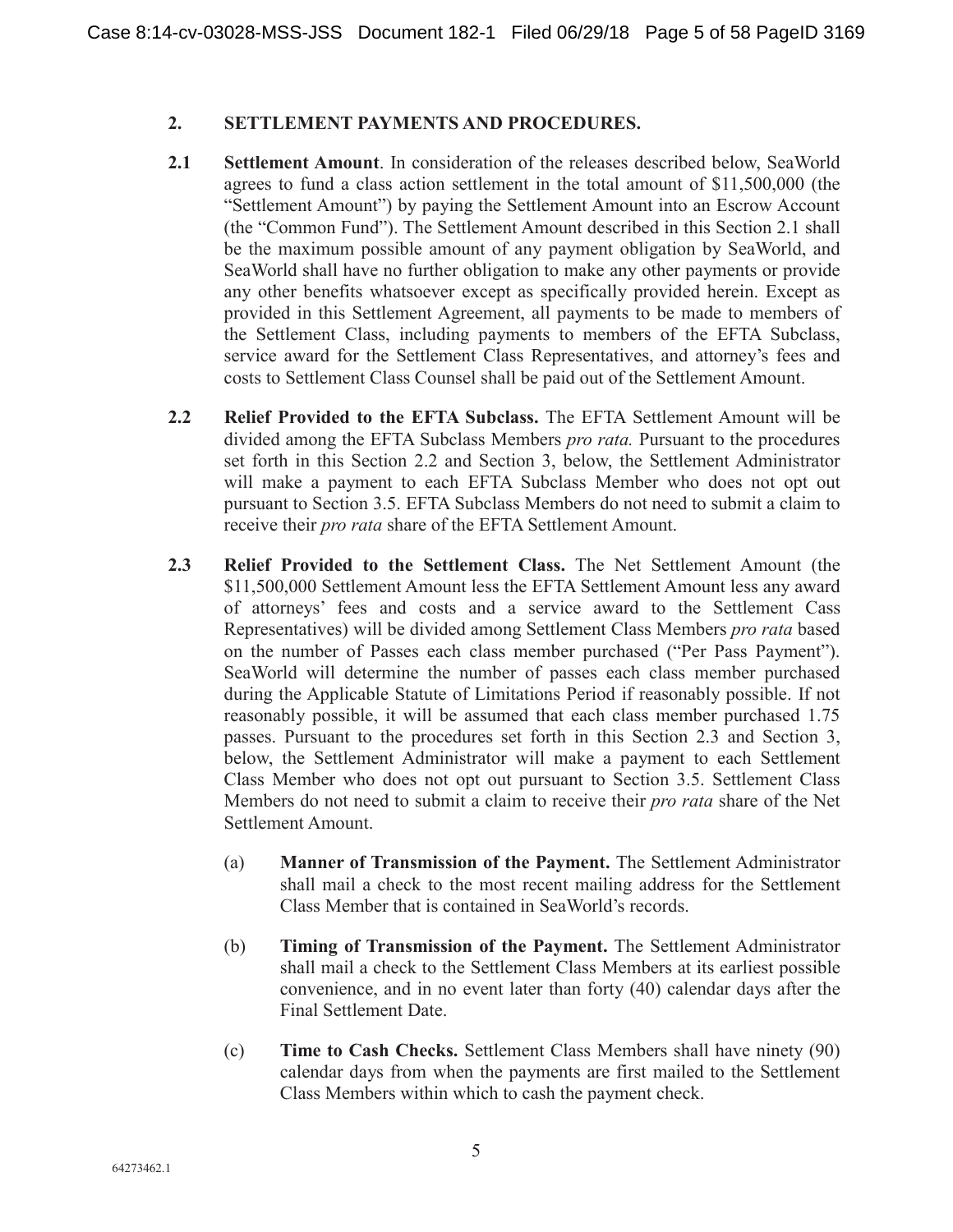- (d) **Returned or Undelivered Checks.** In the event that the mailed check is returned or otherwise not delivered, the Settlement Administrator shall send one notice and request to cure by e-mail to the e-mail address contained in SeaWorld's records. The notices and requests for cures must be sent at the earliest possible convenience, and in no event later than seven (7) days after the Settlement Administrator's receipt of a returned or otherwise undelivered check. The Settlement Class Member shall then have fourteen (14) calendar days from the date the notice referenced in this Section 2.4(d) is provided, to contact the Settlement Administrator with updated address information.
- (e) If after proper notice, the Settlement Administrator is not able to pay a Settlement Class Member his or her Settlement Amount, the amount of that payment shall be retained in the Common Fund. Any funds remaining in the Common Fund 150 days after the payments are first mailed will be returned by the Class Administrator to SeaWorld.
- **2.4 Settlement Implementation Costs.** SeaWorld shall bear the cost of notice and administration of this Settlement Agreement, including the cost of creating, printing, and mailing notice to Settlement Class Members. The Parties agree to work together in good faith to keep the costs of administering this Settlement Agreement to a minimum.

#### **2.5 Settlement Amount to be Transmitted to Settlement Administrator.**

Within ten (10) calendar days after the Final Settlement Date, SeaWorld shall send the Settlement Amount, \$11,500,000, to the Settlement Administrator for distribution pursuant to the terms of this Agreement and the Final Order and Approval.

**2.6 Service Award to Settlement Class Representatives.** The Settlement Class Representatives will each seek a service award not to exceed \$10,000 each for their efforts initiating the case and their role furthering the litigation and participating in its ultimate resolution. Defendant will not oppose a request that the Settlement Class Representatives each receive from the Settlement Amount a service award of \$10,000 each for their efforts in prosecuting this Action to date and through entry of the Final Approval Order. Other than the value of their individual claims as a Member of the Settlement Class, the service award ultimately ordered by the Court shall be the only additional payment to the Settlement Class Representatives under this Settlement Agreement or in connection with the Action, and Defendant shall not be liable for any additional payment to the Settlement Class Representatives. A reduction by the Court or by an appellate court of the service award, if any, will not be considered a material modification of this Settlement Agreement, and shall not affect any of the Parties' rights and obligations under this Agreement, and shall only serve to reduce the amount of the service award payable to the Settlement Class Representatives and increase the Net Settlement Amount payable to Settlement Class Members. Any service award approved by the Court shall be transmitted by SeaWorld to the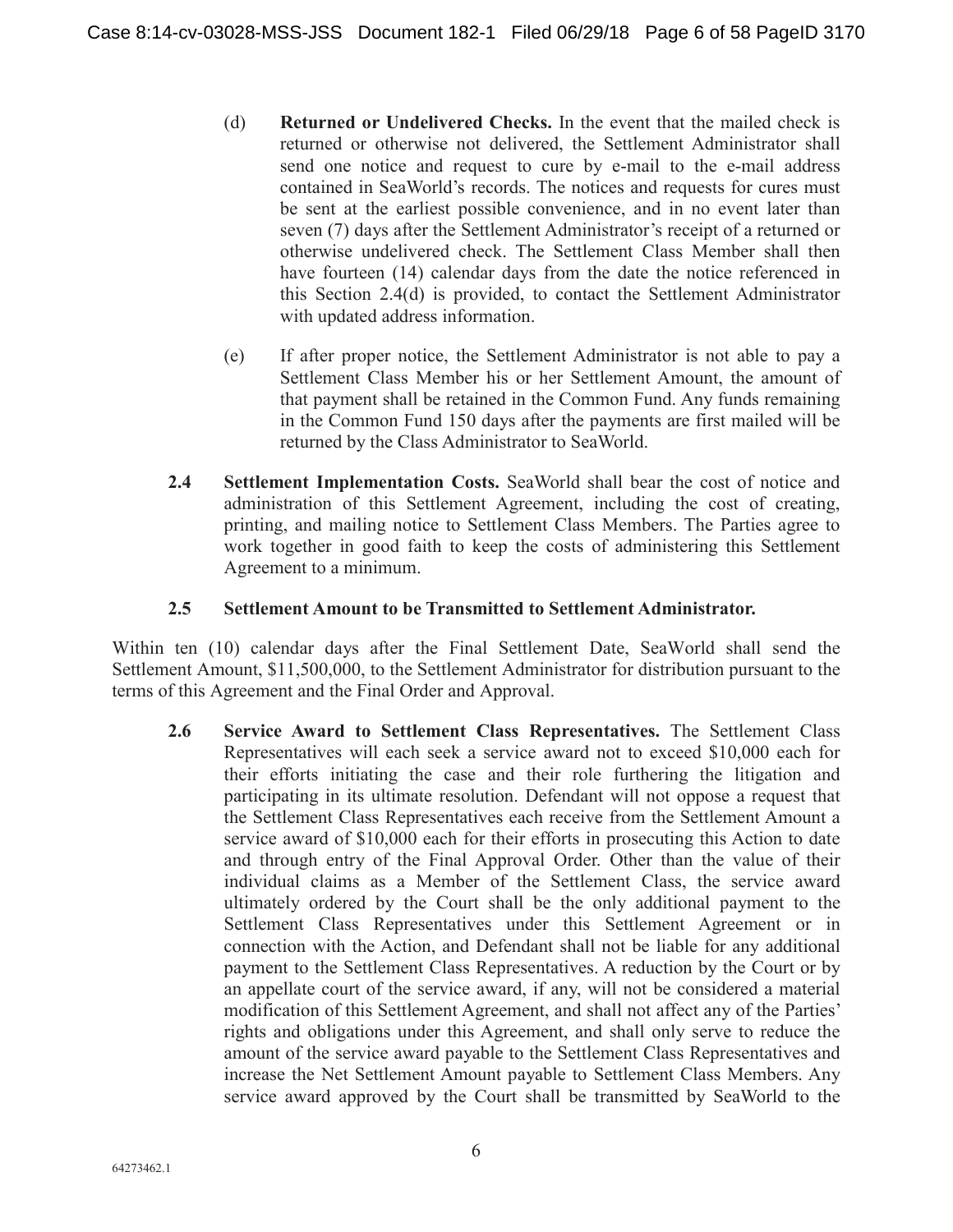Settlement Administrator. The Settlement Administrator will issue payment to Settlement Class Counsel on behalf of the Settlement Class Representatives within thirty (30) calendar days after the Final Settlement Date.

Any service award paid to the Settlement Class Representatives shall be reported on an IRS Form 1099 and provided to the Settlement Class Representatives.

**2.7 Payments to Settlement Class Counsel.** Defendant will not oppose a motion by Settlement Class Counsel for attorneys' fees and costs of up to twenty-five (25) percent of the \$11,500,000 Settlement Amount, plus litigation costs of up to \$36,048.77 to be paid from the Settlement Amount. Settlement Class Counsel's motion for attorneys' fees and costs shall be filed no later than twenty-one (21) days before the deadline for objections to and exclusions from the Settlement. Defendant shall not be liable for any additional payment to Settlement Class Counsel. A reduction by the Court or by an appellate court of the fees and costs awarded to Settlement Class Counsel will not be considered a material modification of this Agreement and shall not affect any of the Parties' rights and obligations under this Settlement Agreement, and shall only serve to reduce the amount of the fees and costs payable to Settlement Class Counsel, if any, and increase the Net Settlement Amount payable to Settlement Class Members. Any attorneys' fees and costs approved by the Court shall be paid by the Settlement Administrator to Settlement Class Counsel within thirty (30) calendar days after the Final Settlement Date.

## **3. CLASS SETTLEMENT PROCEDURES.**

- **3.1 Preliminary Approval and Provisional Class Certification.** As soon as practicable after this Agreement is signed, the Parties shall jointly move for an order provisionally certifying the Settlement Class and preliminarily approving the settlement embodied by this Settlement Agreement. The motion shall request that the Court:
	- (a) preliminarily approve this Settlement Agreement as being the product of serious, informed, arm's-length non-collusive negotiations, having no obvious deficiencies, not improperly granting preferential treatment to the proposed Settlement Class Representatives or segments of the Settlement Class, and falling within the range of possible approval;
	- (b) preliminarily approve the form, method of providing notice, and content of the Notice described in Section 3.2 and attached as Exhibit C.
	- (c) continue to stay all further proceedings in the Action until the Court renders a final decision on approval of the Settlement Agreement;
	- (d) set the date and time of the Fairness Hearing between one hundred and twenty-five (125) and one hundred forty (140) calendar days after entry of the Preliminary Approval Order, subject to the Court's availability.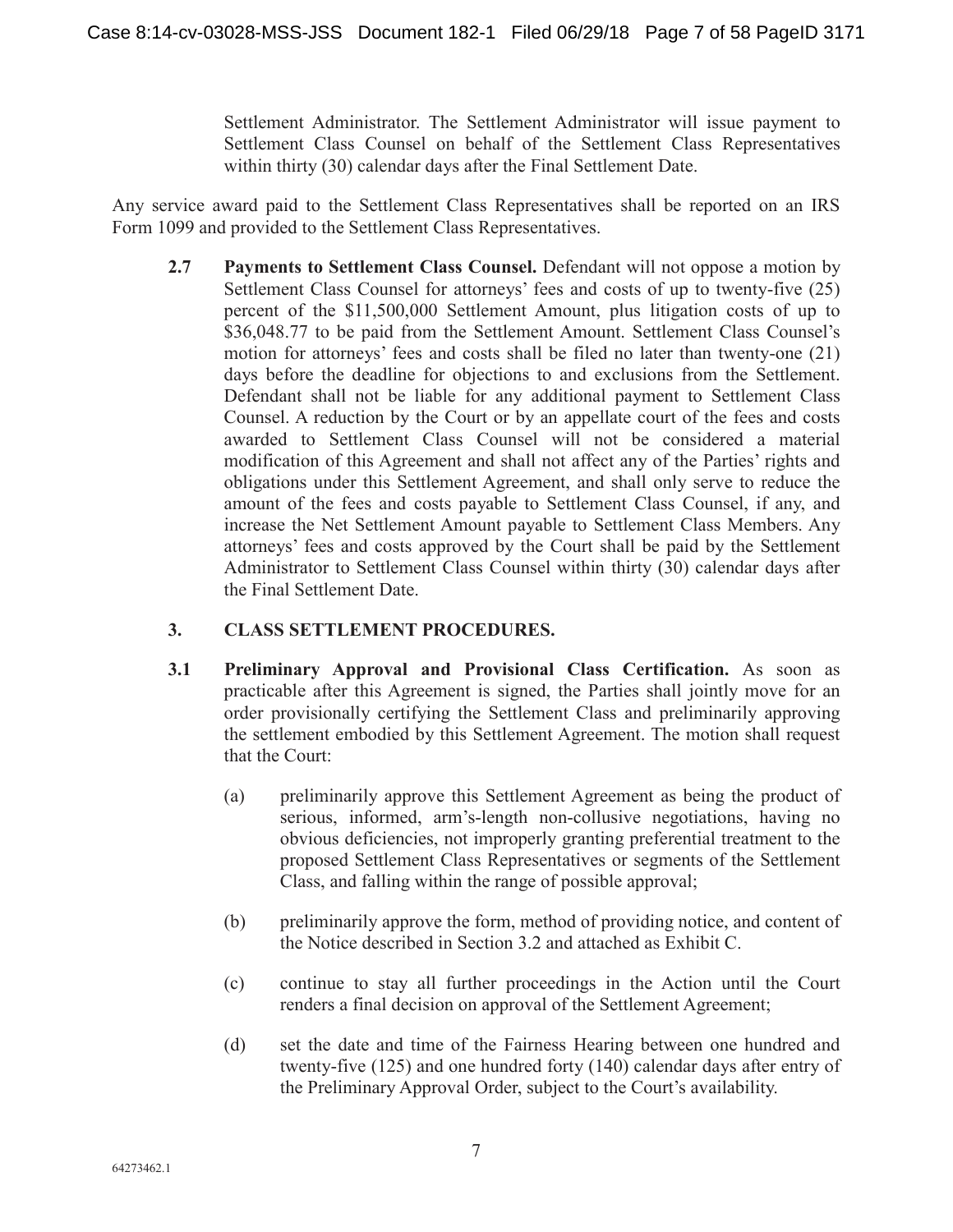The proposed Preliminary Approval and Provisional Class Certification Order must be materially identical to the form attached as Exhibit B. Settlement Class Counsel shall have the obligation to prepare initial drafts of the motion for preliminary approval and supporting documents and to provide such drafts to SeaWorld's Counsel at least four (4) business days before filing.

- **3.2 Notice.** Subject to the Court entering a Preliminary Approval Order that is materially identical to the form attached as Exhibit B, the Parties agree that the Settlement Administrator will provide the Settlement Class with notice of the proposed Settlement as follows.
	- (a) **Settlement Class Data**. No later than thirty (30) calendar days after entry of the Preliminary Approval Order, SeaWorld shall provide the last known mailing address it has in its system for Settlement Class Members to the Settlement Administrator. The Settlement Administrator shall ensure that the information it receives from the Parties and the Settlement Class Members is secured and managed in such a way as to protect the security and confidentiality of the information.
	- (b) **Notice to Federal and State Officials.** Within the time period provided under 28 U.S.C. § 1715, SeaWorld shall cause the required notifications of the Settlement to made to the governmental entities and officials identified in the statute.
	- (c) **Internet Posting.** Starting no later than thirty (30) calendar days after entry of the Preliminary Approval Order, the Settlement Administrator will operate a website solely for the purposes of providing the Settlement Class notice of the Settlement Agreement. The Settlement Website will contain the Notice, the Complaint, and the Preliminary Approval Order. Within five (5) calendar days after Settlement Class Counsel files the motion for attorneys' fees and costs, the Settlement Website will also post the fees and costs motion. The Notice will be materially identical to the form attached as Exhibit C.
	- (d) **Notice.** Upon the Settlement Website being activated, and no later than fifty (50) calendar days after entry of the Preliminary Approval Order, the Settlement Administrator shall send the Notice to Settlement Class Members at the most recent address for the Settlement Class Members that is contained in SeaWorld's records. If the Notice is returned with a forwarding address, the Settlement Administrator will immediately re-mail the Notice within seven (7) calendar days. If the Notice is returned without a forwarding address, the Settlement Administrator will immediately conduct a standard skip trace in an effort to ascertain the current address for the particular Settlement Class Member, and resend the Notice within seven (7) days of its return.
	- (e) **Option Form.** Upon the Settlement Website being activated and no later than fifty (50) calendar days after entry of the Preliminary Approval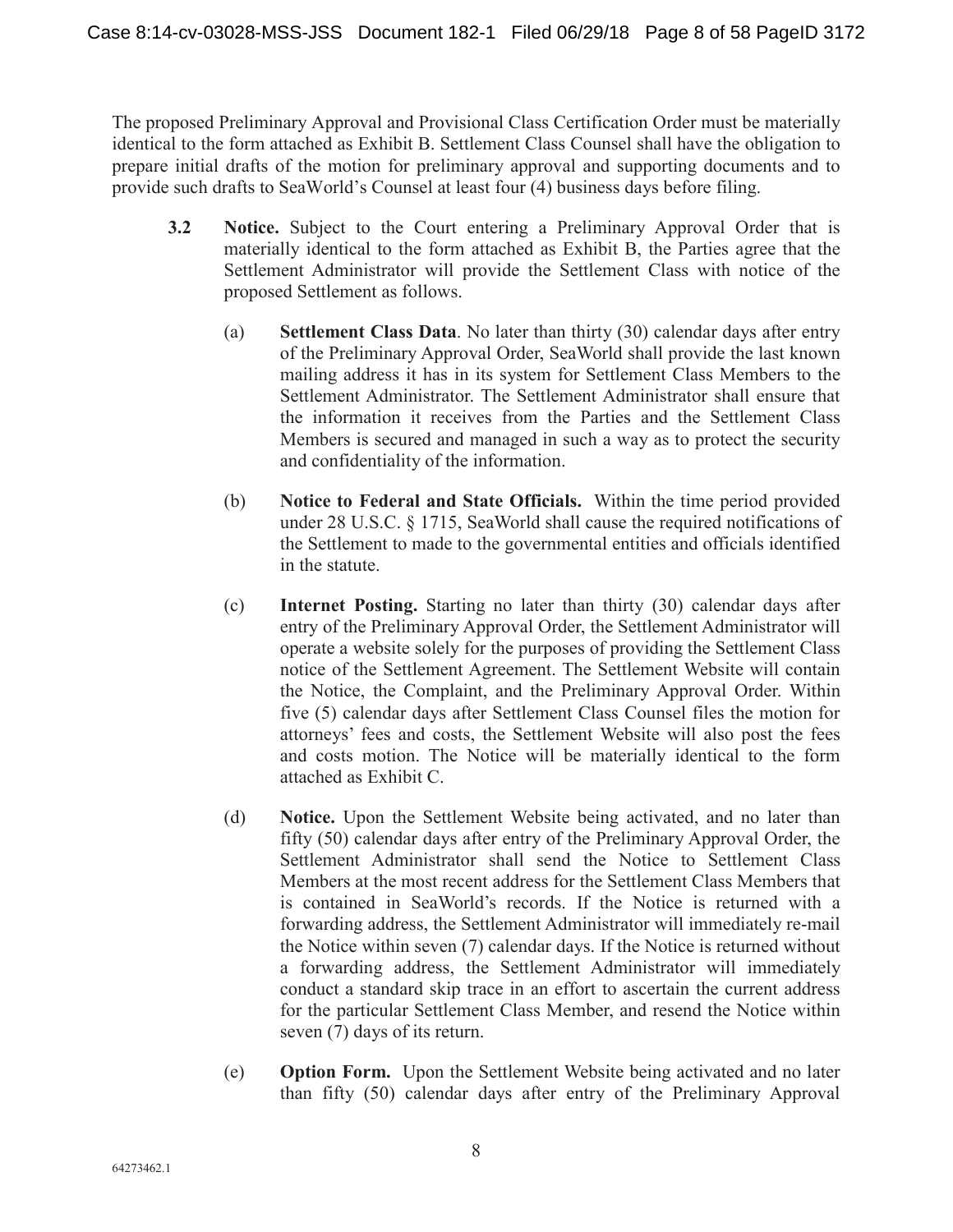Order, the Settlement Administrator shall send the Option Form to Settlement Class Members at the most recent address for the Settlement Class Members that is contained in SeaWorld's records. The Option Form will provide each class member with a choice of one of the following three options: (1) receive a check for their share of the settlement and cancel any active passes; (2) receive a credit worth at least their share of the settlement and any passes that are active as of the Option Deadline will remain active and subject to monthly renewal until the class member contacts SeaWorld to cancel the pass; or (3) receive a check for their share of the settlement and any passes that are active as of the Option Deadline will remain active and subject to monthly renewal until the class member contacts SeaWorld to cancel the pass. At SeaWorld's sole discretion, SeaWorld can add an additional in-kind or monetary benefit for those class members who choose option 2 above. If a Settlement Class Member does not return the Option Form by the Option Deadline, that class member will receive a check for their share of the settlement and any passes that are active as of the Option Deadline will remain active and subject to monthly renewal until the class member contacts SeaWorld to cancel the pass

- (f) **Option Deadline.** The Option Deadline will be the date ninety-five (95) calendar days after the date the Preliminary Approval Order is entered.
- **3.3** Proof of Notice. No later than seven (7) calendar days before the filing deadline for the motion in support of the Final Order and Approval, the Settlement Administrator must serve a declaration(s) on Settlement Class Counsel and SeaWorld's Counsel confirming that the Settlement Administrator provided the Settlement Class with notice of the proposed settlement in accordance with Section 3.2.
- **3.4 Objections.** Any Settlement Class Member who has not opted out of the Settlement Class pursuant to Section 3.5, below, and who wants to object to the Settlement Agreement must mail a written objection to the Settlement Administrator, no later than ninety-five (95) calendar days after the Preliminary Approval Order, unless the Court orders otherwise. The delivery date is deemed to be the date the objection is deposited in the U.S. Mail as evidenced by the postmark. Written objections must include: (a) the name and case number of the Action, "*Herman v. SeaWorld, Inc*., United States District Court for the Middle District of Florida Tampa Division, Case No. 8:14-cv-03028-MSS-EAJ"; (b) the full name, address, e-mail address, and telephone number of the person objecting; (c) the words "Notice of Objection" or "Formal Objection"; and (d) in clear and concise terms, the legal and factual arguments supporting the objection, including an attestation, under the penalty of perjury, of facts demonstrating that the person objecting is a Settlement Class Member. Any Settlement Class Member that mails a written objection as described in this Section has the option to appear at the Fairness Hearing, either in person or through counsel hired at the Settlement Class Member's expense, to object to the Settlement Agreement, as long as the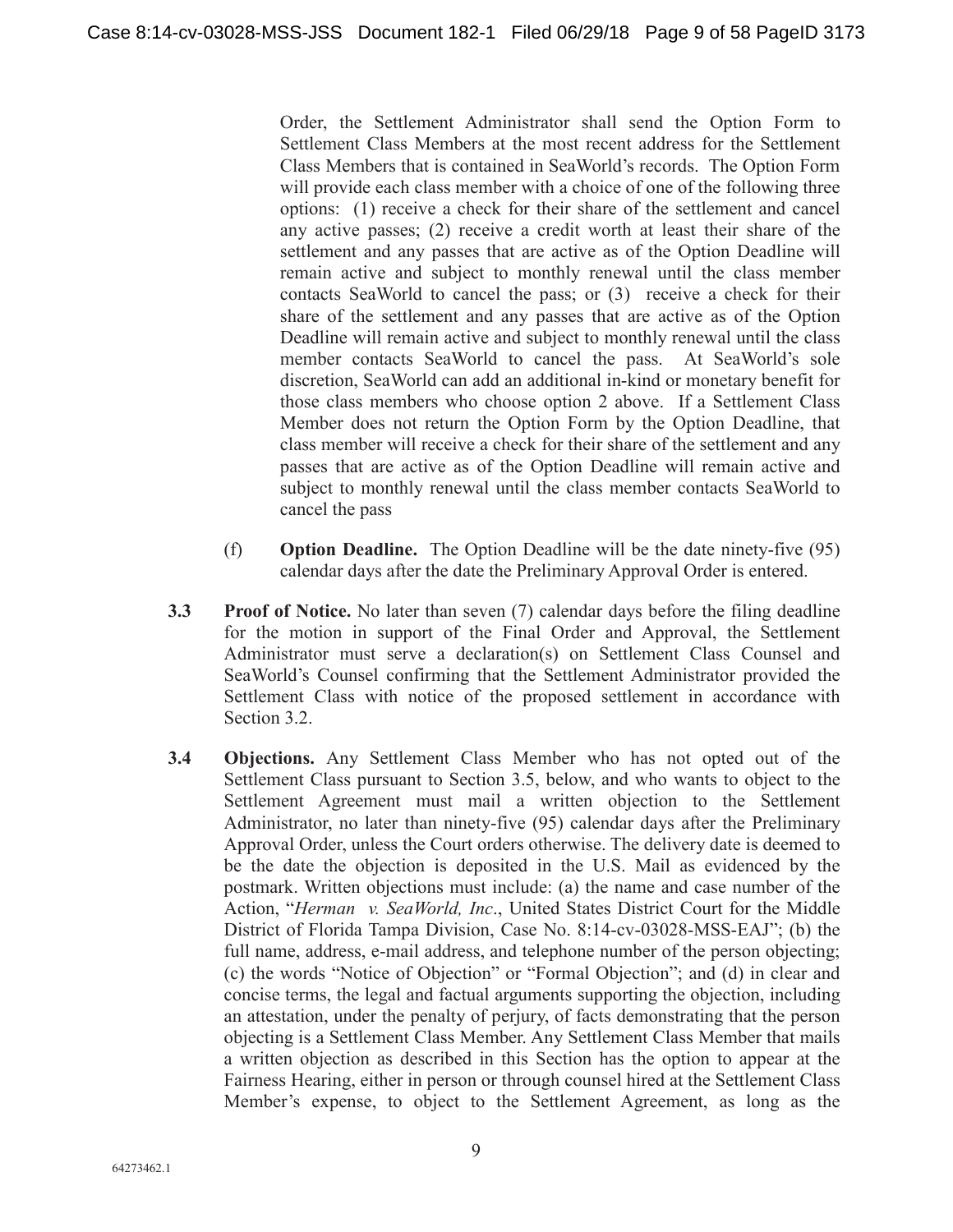Settlement Class Members or their attorneys intending to make an appearance at the Fairness Hearing so indicated in their objection under a heading of "Notice of Intent to Appear." Only Settlement Class Members who timely mail objections containing Notices of Intent to Appear may speak at the Fairness Hearing. Settlement Class Members who fail to submit written objections as described in this Section will be deemed to have waived any objections and will be foreclosed from making any objections (whether by a subsequent objection, intervention, appeal, or any other process) to the Settlement Agreement and the Settlement Class Members asserting such an objection shall be bound by the final determination of the Court. Within two (2) business days of receiving any objection, the Settlement Administrator will provide copies of the objection to Settlement Class Counsel and SeaWorld's Counsel.

- **3.5 Opt-Out Requests.** Settlement Class Members may elect to opt out of the Settlement Class and not to be bound by this Settlement Agreement. To make this election, Settlement Class Members must send a letter or postcard to the Settlement Administrator stating (a) the name and case number of the Action, "*Herman v. SeaWorld, Inc*., United States District Court for the Middle District of Florida Tampa Division, Case No. 8:14-cv-03028-MSS-EAJ"; (b) the full name, address, e-mail address, and telephone number of the person opting out; and (c) a statement that he/she does not wish to participate in the Settlement, postmarked no later than ninety-five (95) calendar days after the Preliminary Approval Order. The delivery date is deemed to be the date the objection is deposited in the U.S. Mail as evidenced by the postmark. Settlement Class Members who timely opt out of the Settlement Class shall: (a) have no right to receive any benefits under the Settlement Agreement; (b) not be bound by the terms of Settlement Agreement; and (c) have no right to object to the terms of the Settlement Agreement or be heard at the Fairness Hearing. Any Settlement Class Member who attempts to both object to and opt out of this Settlement Agreement will be deemed to have opted out and will forfeit the right to object to this Settlement Agreement or any of its terms.
	- (a) **Opt-Out List.** The Settlement Administrator must serve on SeaWorld's Counsel and Settlement Class Counsel a list of Settlement Class Members who have timely and validly opted out of the Settlement Class no later than ten (10) calendar days before the filing deadline for the motion in support of the Final Order and Approval.
- **3.6 Final Order and Approval.** Before the Fairness Hearing, the Settlement Class Representatives through Settlement Class Counsel shall apply for Court approval of a proposed Final Order, materially identical to the form attached as Exhibit D. The Parties' counsel shall file with the Court a complete list of all Settlement Class Members who have validly and timely opted out of the Settlement Class. Settlement Class Counsel will draft the motion for final approval or application papers and provide Defendant's Counsel with drafts of the motion or application and proposed order to review at least seven (7) calendar days before the filing deadline. The motion for final approval shall be filed no later than seven (7) days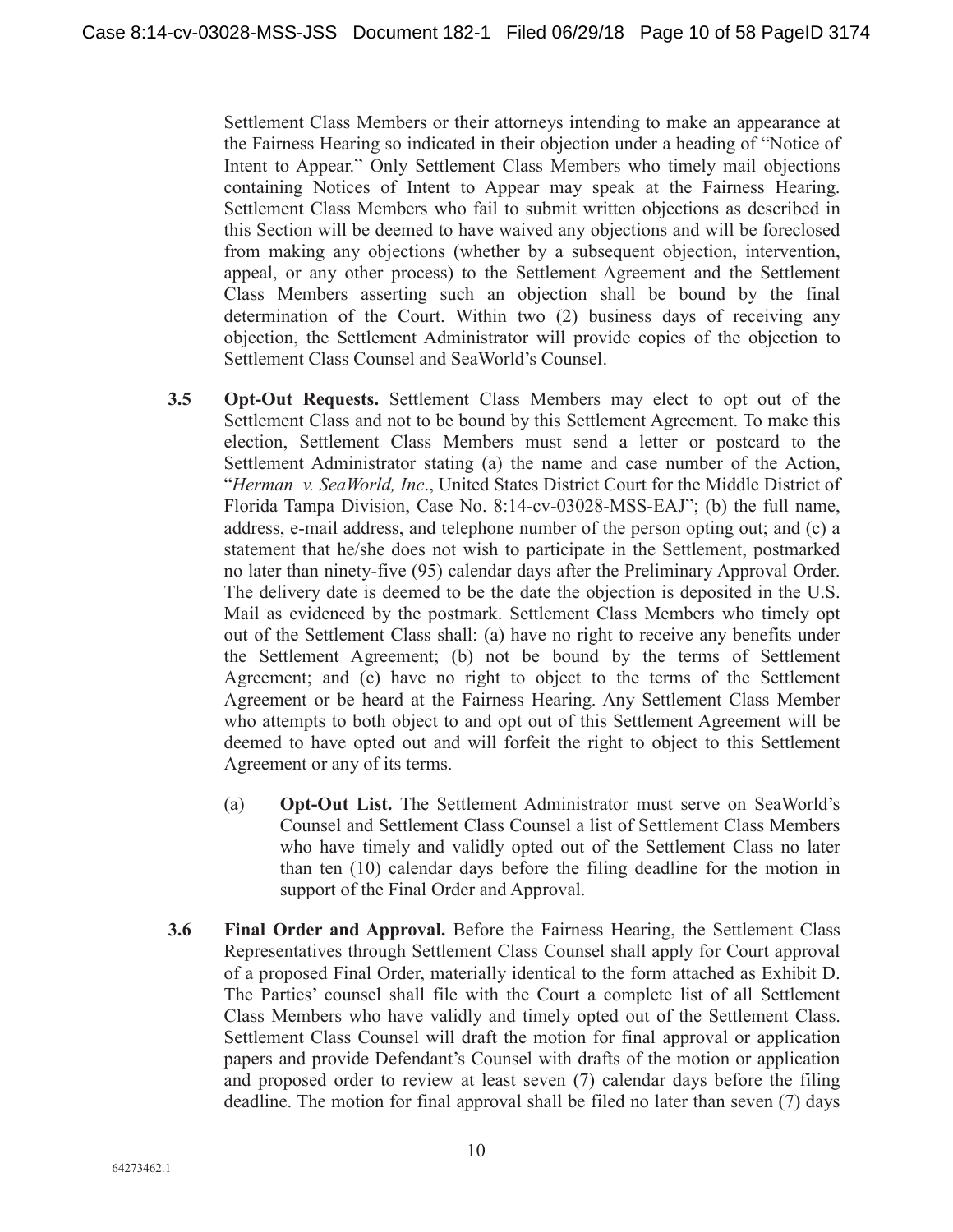before the Fairness Hearing. SeaWorld shall be permitted, but not required, to file its own brief in support of the Final Order and Approval and, in any event, will not oppose the motion for final approval of the settlement.

**3.7 Action Status if Settlement Not Approved.** This Settlement Agreement is being entered into for settlement purposes only. If the Court conditions its approval of either the Preliminary Approval Order or the Final Order and Approval on any modifications of this Settlement Agreement that are not acceptable to all Parties, or if the Court does not approve the Settlement Agreement or enter the Final Order and Approval, or if the Final Settlement Date does not occur for any reason, then this Settlement Agreement will be deemed null and void *ab initio*. In that event, (a) the Preliminary Approval Order and/or Final Order and Approval and all of its or their provisions will be vacated by its or their own terms, (b) the Action will revert to the status that existed before the Settlement Agreement's execution date, and (c) no term or draft of this Settlement Agreement, or any part of the Parties' settlement discussions, negotiations or documentation will have any effect or be admissible into evidence for any purpose in the Action or any other proceeding. If the Court does not approve the Settlement Agreement or enter the Final Order and Approval for any reason, or if the Final Settlement Date does not occur for any reason, SeaWorld shall retain all its rights to object to the maintenance of the Action as a class action, and nothing in this Settlement Agreement or other papers or proceedings related to the Settlement Agreement shall be used as evidence or argument by any Party concerning whether the Action may properly be maintained as a class action.

## **4. APPROVAL AND RELEASES.**

- **4.1 Approval and Enforcement.** The Parties agree that should the Court grant final approval of the Settlement Agreement, the order shall include a provision for the retention of the Court's jurisdiction over the Parties to enforce the terms of the order.
- **4.2 Settlement Class Representatives and Settlement Class Members' Release.** Upon final approval of this Settlement Agreement and entry of the Final Approval Order, the Settlement Class Representatives and each Settlement Class Member, and their respective heirs, assigns, successors, agents, attorneys, executors, and representatives, shall be deemed to have, and by operation of the Final Approval Order shall have, fully, finally, irrevocably, and forever released SeaWorld, and its past or present directors, officers, managers, operators, employees, agents, insurers, owners, shareholders, investors, members, attorneys, advisors, consultants, representatives, partners, affiliates, related companies, parents, subsidiaries, joint ventures, independent contractors, clients, divisions, predecessors, successors, and assigns (collectively, the "Released Parties"), from any and all liabilities, claims, causes of action, damages, costs, attorneys' fees, losses, or demands, whether known or unknown, existing or suspected or unsuspected, that were or reasonably could have been asserted based on the factual allegations contained in the Action, relating to or arising out of the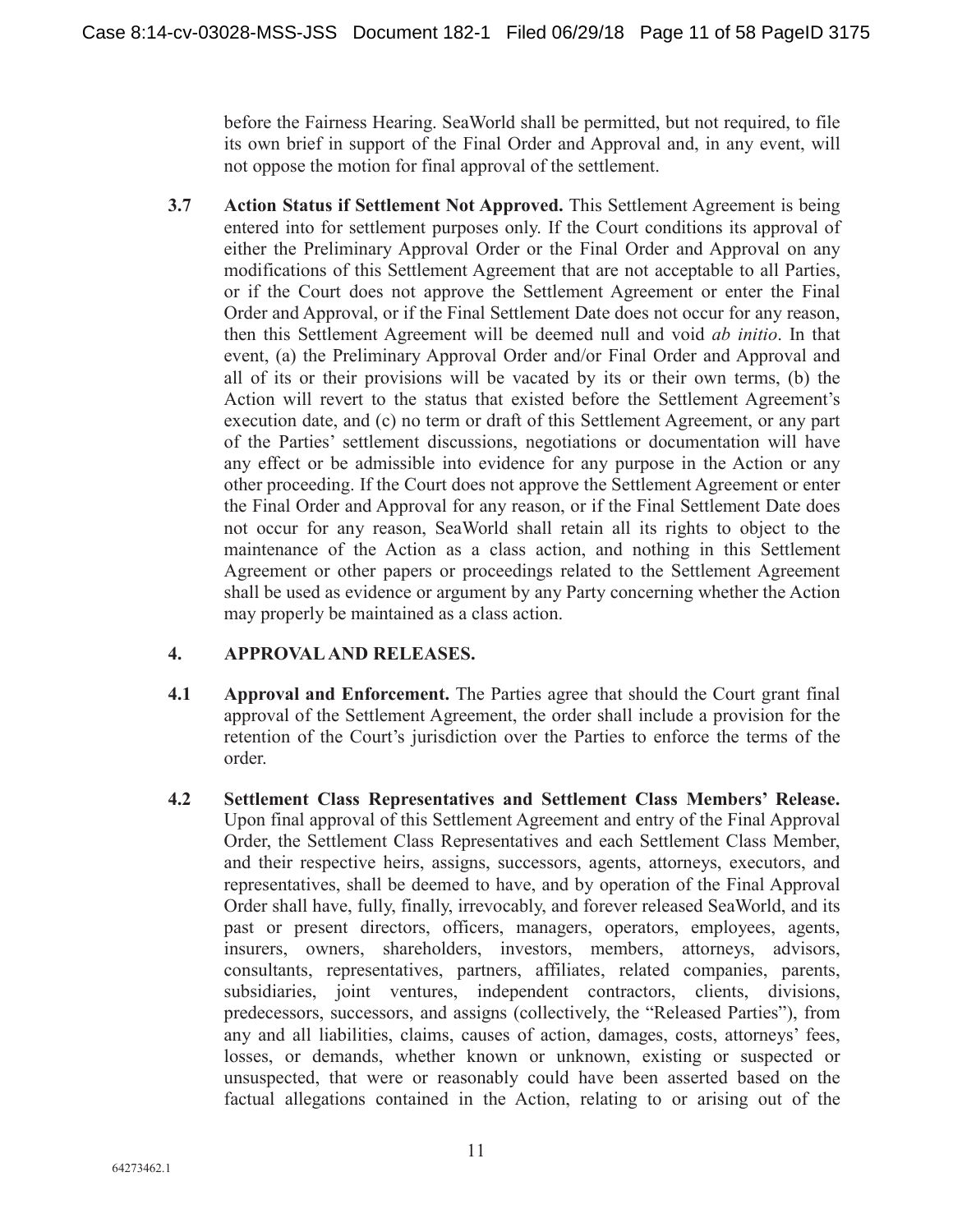automatic renewal of Passes purchased using EZpay during the Settlement Class Period (the "Released Claims"). The Released Claims include, but are not limited to, cross claims, third-party claims or counterclaims made by Settlement Class Representatives and/or Settlement Class Members in the Action or which could have been brought by Settlement Class Representatives or Settlement Class Members. Settlement Class Representatives and Settlement Class Members specifically acknowledge that they may hereafter discover claims presently unknown or unsuspected or facts in addition to or different from those they now know or believe to be true with respect to the matters released. Settlement Class Representatives and Settlement Class Members agree that it is their intent to fully, finally, and forever settle and release all such matters that may exist, or might have existed relating to the automatic renewal of their Passes and that they intend to release fully and finally all claims, known and unknown, suspected and unsuspected, that arose during the Settlement Class Period. Except for proceedings to enforce the terms of this Settlement Agreement, upon entry of the Final Approval Order, the Settlement Class Representatives and each Settlement Class Member shall be deemed to have, and by operation of the Final Approval Order shall have, agreed not to file, maintain, cause or knowingly permit the filing or maintenance of any lawsuit, administrative action, or other proceeding, in any state, federal or foreign court, or before any local, state, federal or foreign administrative agency, or any other tribunal, that arises from or relates to any of the Released Claims.

# **5. CONFIDENTIALITY.**

- **5.1** Except as expressly contemplated by this agreement, the Parties agree that no public statement shall be made concerning this Settlement Agreement prior to Final Approval Order except as may be required by law for tax or accounting purposes or to effectuate the Settlement Agreement. Nothing herein shall prevent Settlement Class Counsel or Defense Counsel from making statements concerning the settlement of this matter in Court filings. Upon final approval, the Parties may, but are not required to, agree upon the form and content of a press release to issue in connection with the Settlement Agreement. Otherwise, no Party shall issue or cause to be issued any press release or other publication of any kind.
- **5.2** Notwithstanding any other provision of this Settlement Agreement, the terms, conditions, settlement amounts and all other aspects of this Settlement Agreement shall remain strictly confidential until such time as the Parties move for an order provisionally approving the Settlement Agreement pursuant to Section 3.1. If, for any reason, the Parties do not move for an order provisionally approving the Settlement Agreement pursuant to Section 3.1, the terms, conditions, settlement amounts and all other aspects of this Settlement Agreement shall remain strictly confidential in perpetuity and will not be subject to disclosure to any person or entity other than the signatories hereto and their counsel. Additionally, the fact that the Parties conducted settlement negotiations and any proposed terms or representations made during such negotiations by any Party shall be inadmissible pursuant to Rule of Evidence 408. The Parties may share this Settlement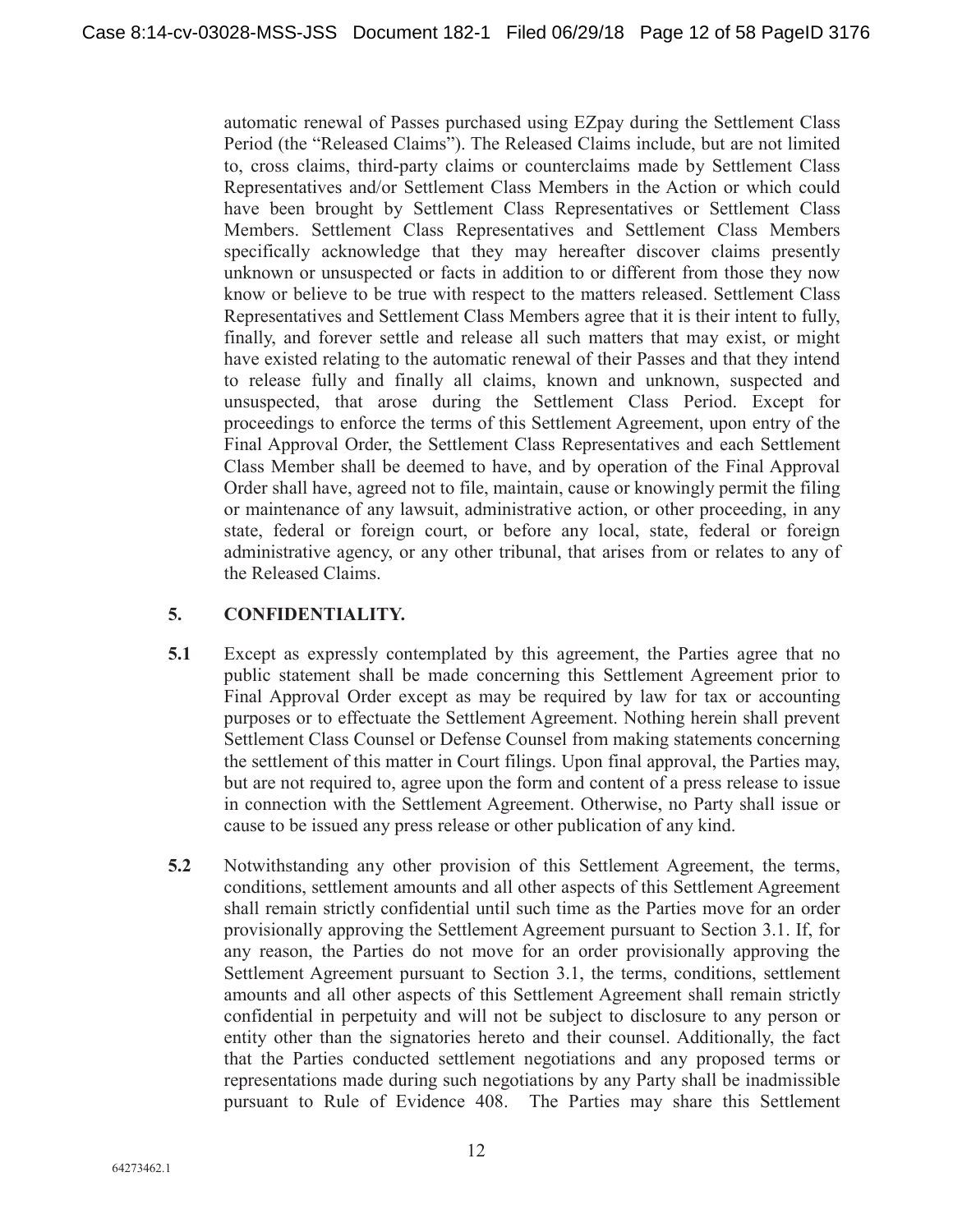Agreement if so required by law, and with their insurers, attorneys or accountants who will agree to be bound by this confidentiality provision. Nothing in this provision shall preclude Named Plaintiffs, Settlement Class Counsel, or Defendant's Counsel from communicating with the Court as may be necessary to enforce the Settlement Agreement and/or permit approval of the Settlement Agreement.

## **6. COLLATERAL ATTACK AND PRECLUSIVE EFFECT.**

- **6.1** This Settlement Agreement shall not be subject to collateral attack by any Settlement Class Member or any recipient of the Notice after the Final Approval Order is entered. Such prohibited collateral attacks shall include, but are not limited to, allegations that the procedures for claims administration were incorrect, allegations that the Settlement Class Member failed for any reason to receive timely notice of the Action, or allegations disputing the calculation of any Settlement Class Member's individual settlement amount.
- **6.2** Except as provided herein, neither this Settlement Agreement nor any of its terms shall be offered or used as evidence by any of the Parties, Settlement Class Members, or their respective counsel in the Action or in any other action or proceeding; provided, however, that nothing contained in this section shall prevent this Settlement Agreement from being used, offered, or received in evidence in any proceedings to enforce, construe, or finalize the settlement and this Settlement Agreement.
- **6.3** To the extent permitted by law, this Settlement Agreement may be pleaded as a full and complete defense to, and may be used as the basis for an injunction against, any action, suit or other proceeding which may be instituted, prosecuted, or attempted to invalidate, nullify, or breach this Settlement Agreement, in whole or in part. Any Released Party may file this Settlement Agreement and/or the Final Approval Order in any action that may be brought against it in order to support a defense or counterclaim based on principles of *res judicata*, collateral estoppel, release, good faith settlement, judgment bar or reduction, or any other theory of claim or issue preclusion or similar defense or counterclaim in any court or administrative or other tribunal.

## **7. ADDITIONAL PROVISIONS.**

## **7.1 No Admission of Liability.**

(a) The Parties understand and acknowledge that this Settlement Agreement constitutes an accord and satisfaction, and a compromise and settlement, of disputed claims. No action taken by the Parties, either previously or in connection with the negotiations or proceedings connected with this Settlement Agreement, shall be deemed or construed to be an admission of the truth or falsity of any claims or defenses heretofore made, an acknowledgement or admission by any Party of any fault, liability, or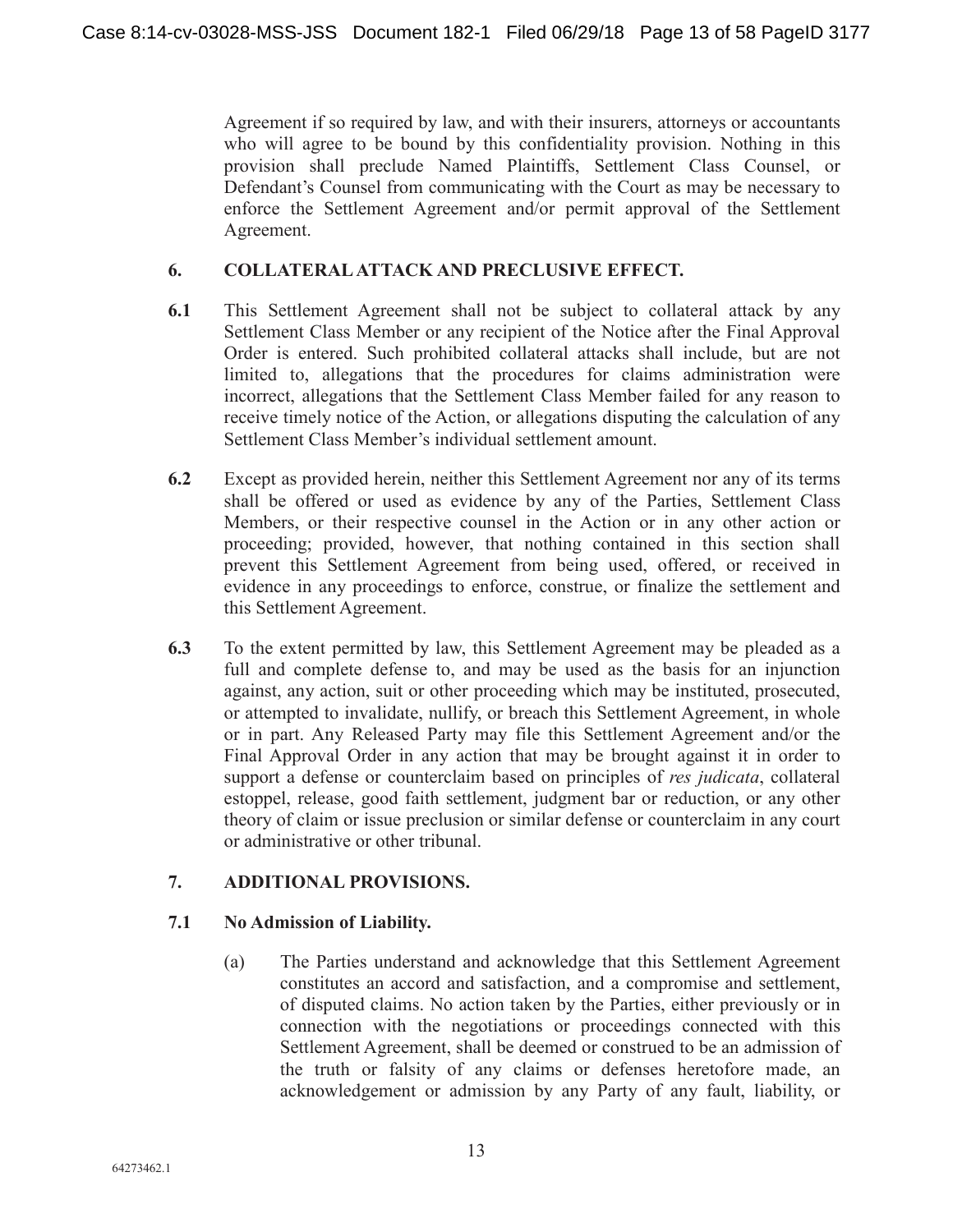wrongdoing of any kind whatsoever to any other Party, or an acknowledgement or admission that the Action is appropriate for class treatment for any purpose other than this Settlement Agreement. Neither this Settlement Agreement, nor any act performed or document executed pursuant to or in furtherance of this Settlement Agreement is, may be deemed to be, or may be used as an admission or evidence of the validity of any claim made by the Settlement Class Representatives, Settlement Class Members, or Settlement Class Counsel.

- (b) This Settlement Agreement reflects the Parties' compromise and settlement of the disputed claims alleged in the Complaint. Its provisions, and all related drafts, communications and discussions, cannot be construed as or deemed to be evidence of an admission or concession of any point of fact or law regarding wrongdoing by SeaWorld, or matters respecting class certification, by any person or entity, and cannot be offered or received into evidence or requested in discovery in this Action or any other action or proceeding as evidence of any such admission or concession.
- **7.2 Cooperation to Obtain Court Approval.** The Parties acknowledge that it is their intent to consummate this Settlement Agreement and agree to cooperate to the extent reasonably necessary to effectuate and implement all terms and conditions of the Settlement Agreement and to exercise their best efforts to obtain preliminary and final approval from the Court. This includes, without limitation, cooperating in responding to objections, addressing any appeals or appellate issues, and obtaining any further orders from the Court as may be necessary, all in furtherance of the terms of this Settlement Agreement only, and without imposing any further obligations on any Party inconsistent with or in addition to the obligations expressly set forth in this Settlement Agreement. The Parties must execute and deliver any additional papers, documents, and other assurances, and must do any other acts reasonably necessary, to perform their obligations under this Settlement Agreement and to carry out this Settlement Agreement's expressed intent.
- **7.3 Extensions of Time.** Unless otherwise ordered by the Court, the Parties may jointly agree in writing to reasonable extensions of time to carry out any provisions of this Settlement Agreement.
- **7.4 Real Parties in Interest.** In executing this Settlement Agreement, the Parties warrant and represent that they, including Named Plaintiffs in hertheir representative capacity on behalf of the Settlement Class, are the only persons having any interest in the claims asserted in this Action. Neither these claims, nor any part of these claims, have been assigned, granted, or transferred in any way to any other person, firm, or entity.
- **7.5 Voluntary Agreement.** The Parties executed this Settlement Agreement voluntarily and without duress or undue influence.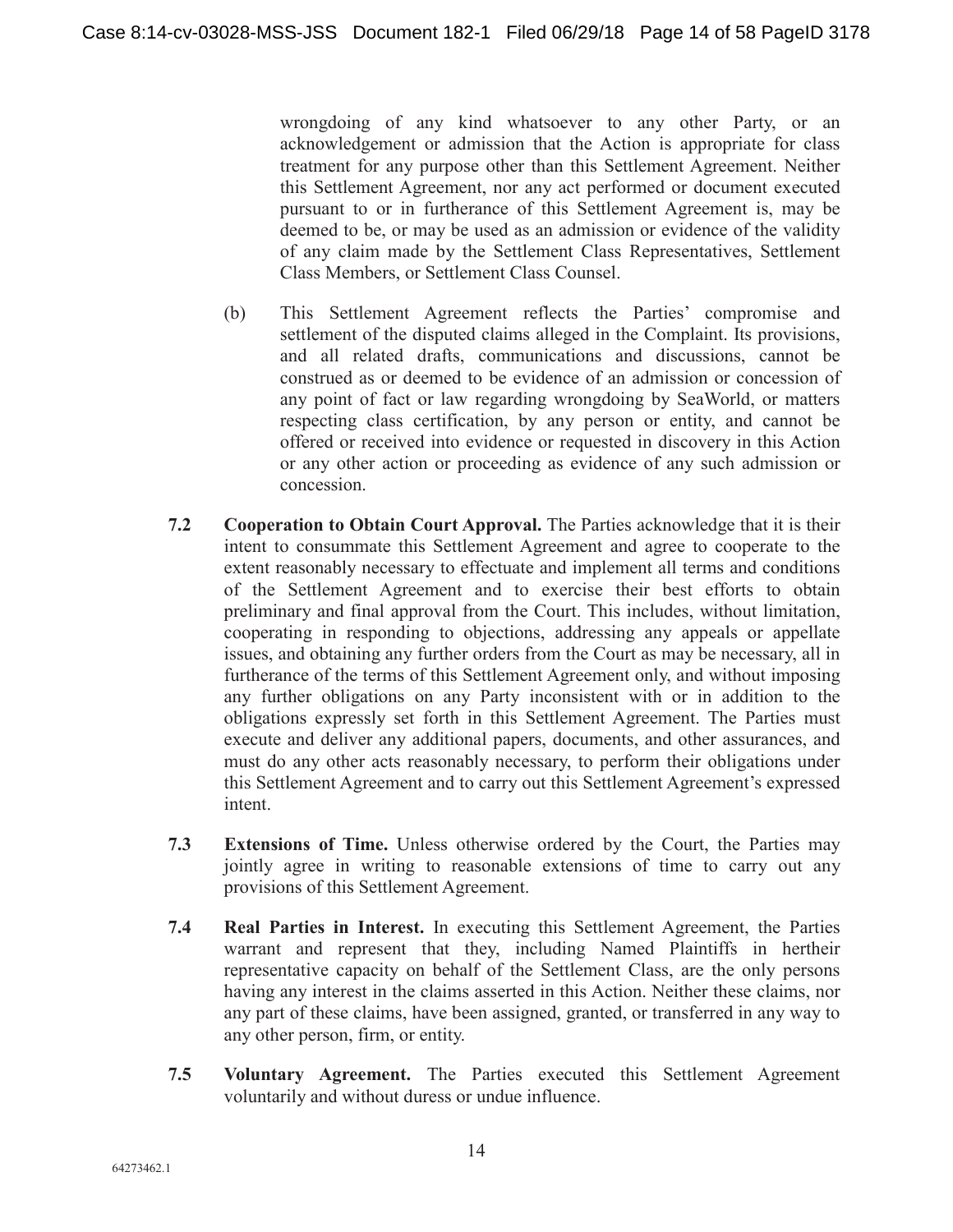- **7.6 Binding on Successors.** This Settlement Agreement binds and benefits the Parties' respective successors, assigns, legatees, heirs, and personal representatives.
- **7.7 Parties Represented by Counsel.** The Parties acknowledge that: (a) they have been represented by independent counsel of their own choosing during the negotiation and preparation of this Settlement Agreement; (b) they have read this Settlement Agreement and are fully aware of its contents; and (c) their respective counsel fully explained to them the Settlement Agreement and its legal effect.
- **7.8 Authorization.** Each Party warrants and represents that there are no liens or claims of lien or assignments, in law or equity, against any of the claims or causes of action released by this Settlement Agreement and, further, that each Party is fully entitled and duly authorized to give this complete and final release and discharge. Each person executing this Settlement Agreement in a representative capacity represents and warrants that he or she is empowered to do so.
- **7.9 Integrated Agreement.** This Settlement Agreement and its exhibits constitutes a single, integrated written contract expressing the entire agreement of the Parties relating to the subject matter hereof, and all prior or contemporaneous agreements, understandings, representations and statements, whether oral or written and whether by a Party or such Party's legal counsel, are merged herein. No covenants, agreements, representations, or warranties of any kind whatsoever have been made by any party hereto, except as provided herein. This Settlement Agreement may not be changed, altered or modified except in writing and signed by all Parties.
- **7.10 Construction and Interpretation.** Neither a Party nor any of the Parties' respective attorneys will be deemed the drafter of this Settlement Agreement for purposes of interpreting any provision in this Settlement Agreement in any judicial or other proceeding that may arise between them. This Settlement Agreement has been, and must be construed to have been, drafted by all the Parties to it, so that any rule that construes ambiguities against the drafter will have no force or effect.
- **7.11 Exhibits.** The exhibits to this Agreement are integral parts of the Agreement and Settlement and are incorporated into this Agreement as though fully set forth in the Settlement Agreement. Any inconsistency between this Settlement Agreement and the attached exhibits will be resolved in favor of this Settlement Agreement.
- **7.12 Privilege Retained.** Nothing in this Settlement Agreement, the negotiations, and the mediation relating thereto is intended to or shall be deemed to constitute a waiver of any applicable privilege or immunity, including without limitation the attorney-client privilege or work product immunity, by any Party.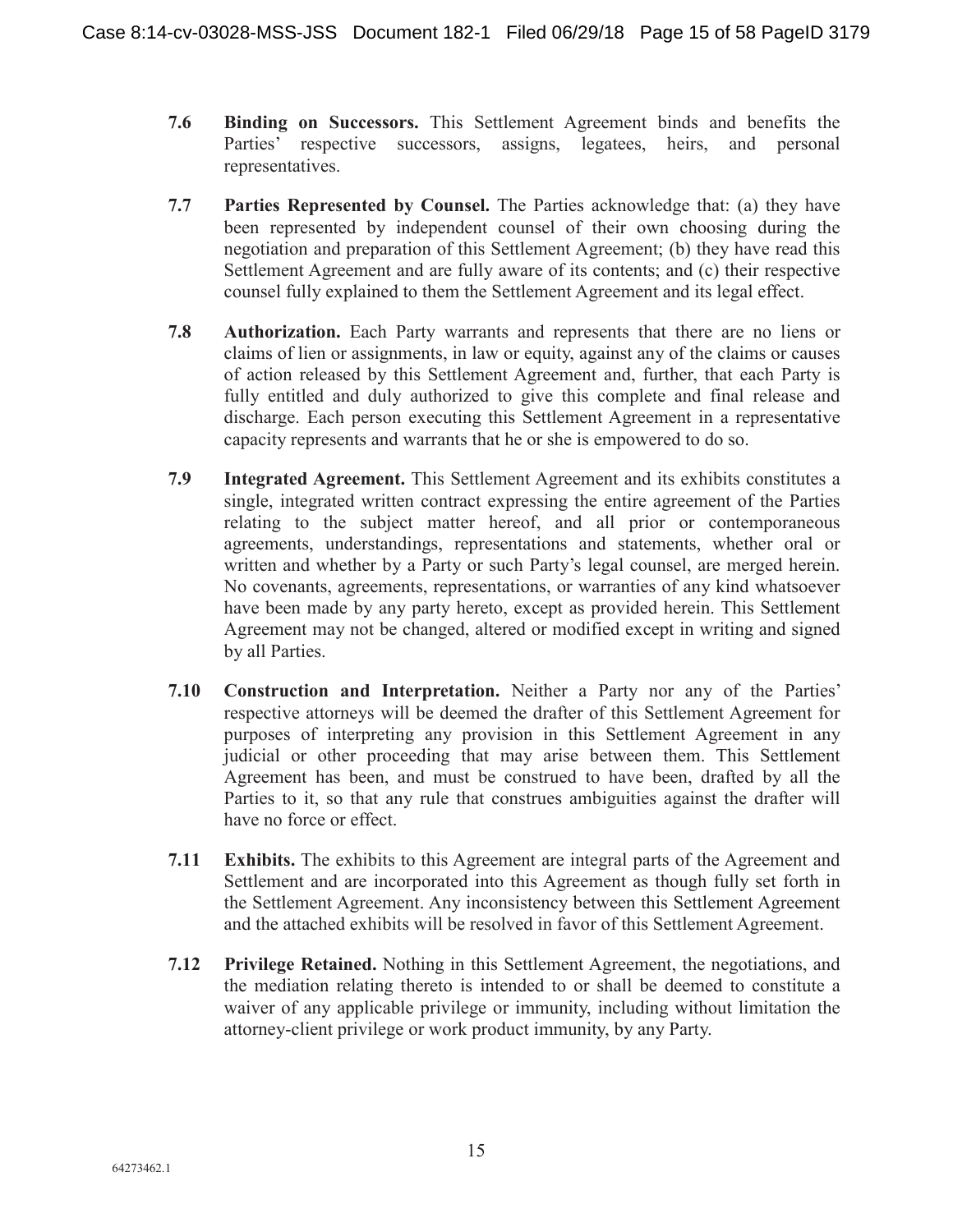- **7.13 Governing Law.** This Agreement is governed by Florida law and shall be construed in accordance with, and be governed by, the law of the State of Florida, without regard to the principles thereof regarding choice of law.
- **7.14 Grammar.** The neuter form of a pronoun shall be considered to include within its meaning the masculine and feminine forms of the pronoun, and vice versa.
- **7.15 Later Discovered Facts.** The Parties acknowledge that they may later discover facts different from or in addition to those they now know or believe to be true regarding the matters released or described in this Settlement Agreement, and, even so, they agree that the Settlement Agreement, including without limitation the releases and waivers contained herein, shall remain effective in all respects notwithstanding any later discovery of any different or additional facts. The Parties assume any and all risk of any mistake in connection with the true facts involved in the matters, disputes or controversies released or described in this Settlement Agreement or with regard to any facts now unknown to the Parties relating thereto.
- **7.16 Execution Date.** This Settlement Agreement is deemed executed on the date the Settlement Agreement is signed by all of the undersigned.
- **7.17 Counterparts.** This Settlement Agreement may be executed in counterparts, each of which constitutes an original, but all of which together constitute one and the same instrument. Several signature pages may be collected and annexed to one or more documents to form a complete counterpart. Photocopies and PDFs of executed copies of this Settlement Agreement may be treated as originals.
- **7.18 Recitals.** The Recitals are incorporated by this reference and are part of the Settlement Agreement.
- **7.19 Severability.** If any provision of this Settlement Agreement is declared by the Court to be invalid, void, or unenforceable, the remaining provisions of this Settlement Agreement will continue in full force and effect, unless the provision declared to be invalid, void, or unenforceable is material, at which point the Parties shall attempt to renegotiate the Settlement Agreement or, if that proves unavailing, either Party can terminate the Settlement Agreement without prejudice to any Party.
- **7.20 List of Exhibits:** The following exhibits are attached to this Agreement:
- Exhibit A Second Amended Complaint
- Exhibit B [Proposed] Preliminary Approval Order
- Exhibit C Form Notice
- Exhibit D [Proposed] Final Order and Approval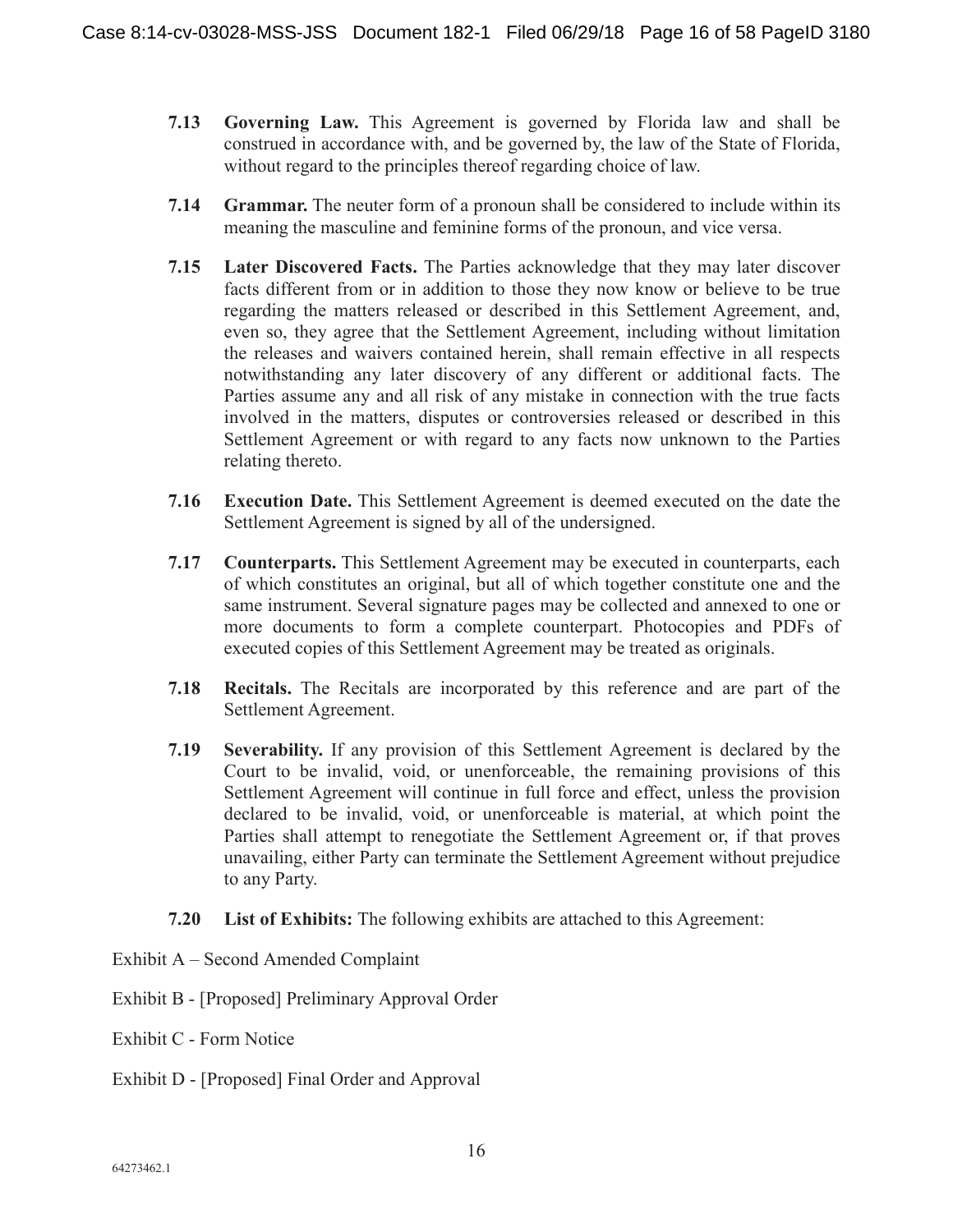Exhibit E – Option Form

Exhibit F – Retail Installment Contract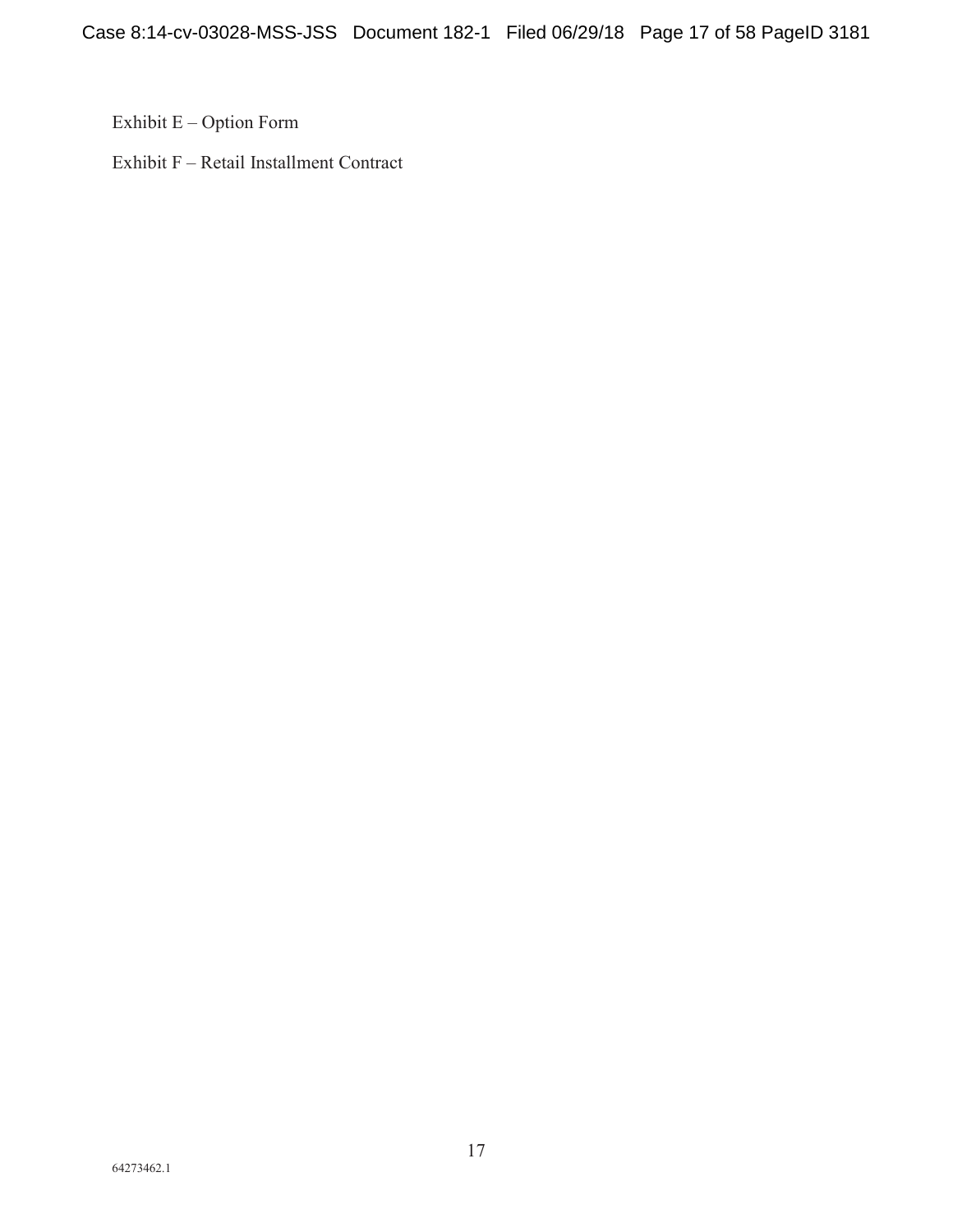The Parties have agreed to the terms of this Agreement and have signed and dated below.

2018

2018

 $6/26/2018$  $, 2018$ 

 $6/27$ ,2018

 $6/27$  .2018

**JASON HERMAN** 

**Named Plaintiff** 

**JOEY KRATT** 

Named Plaintiff

Christina 1 Lancaster

CHRISTINA LANCASTER

**Named Plaintiff** 

F & H LAW GROUP, P.A.  $Bv$ 

Paul R. Fowkes Esq. Ryan C. Hasanbasic, Esq. 1807 Short Branch Drive, Suite 101 Trinity, Florida 34655 Telephone: (727) 943-3202 Facsimile: (727) 943-3203 E-Mail: paul@fhlawpa.com E-Mail: ryan@fhlawpa.com

KYNES, MARKMAN & FELMAN, P.A.

By:

Katherine Earle Yanes

P.O. Box 3396 Tampa, Florida 33601-3396 Telephone: (813) 229-1118 Facsimile: (813) 221-6750 Email: kyanes@kmf-law.com

**Attorneys for Plaintiffs**